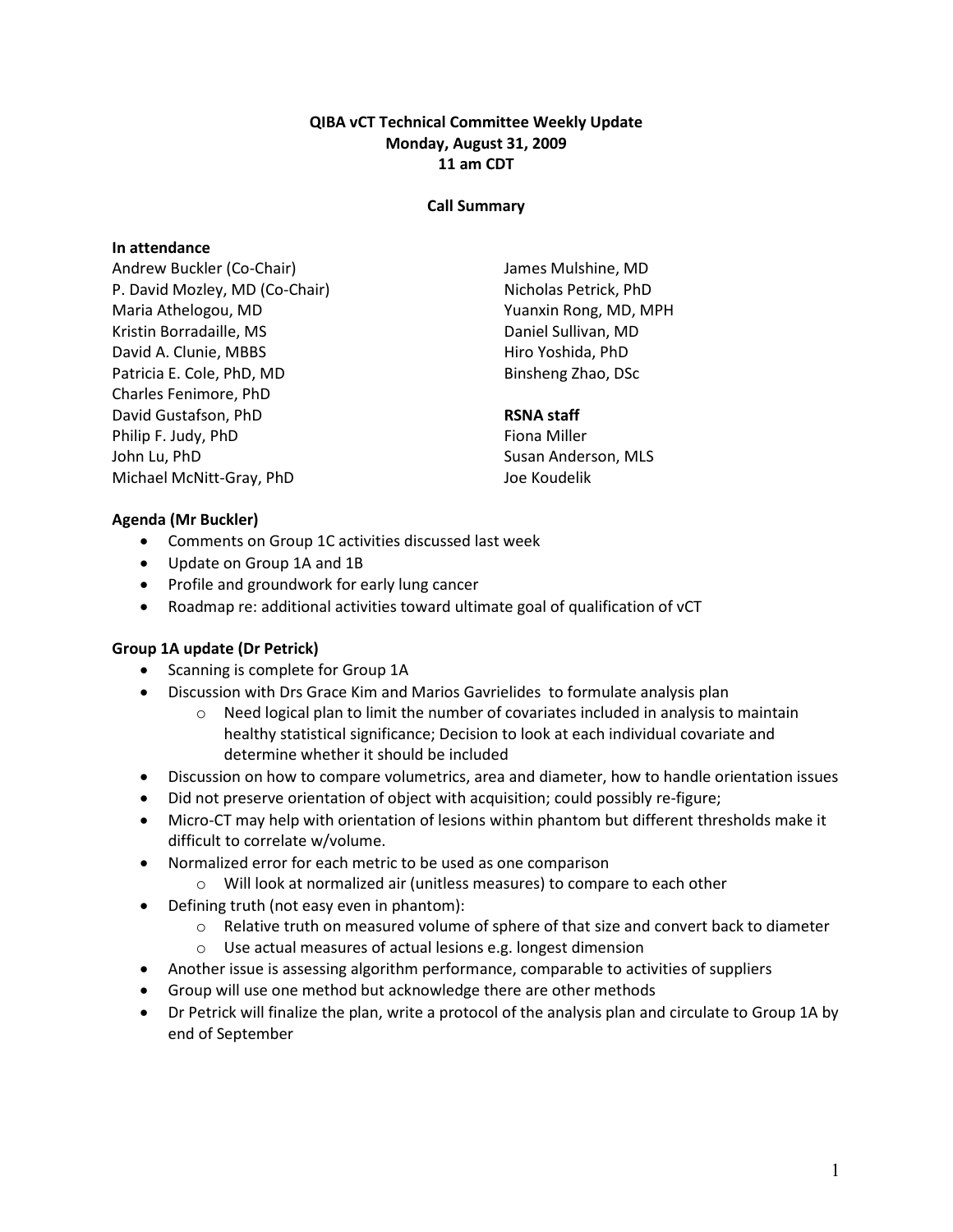# Group 1B update (Dr McNitt-Gray)

- Recent call Aug 26, 2009
- Have identified image data (MSKCC and UCLA lesions) and have passed cases to Kevin O'Donnell
- UCLA nominated two new lesions based on homogeneity to supplement MSKCC cases
- Dr Kim has formulated randomization scheme; Dr Clunie has supplied description of software
	- o Will determine reader schedules and project deadlines with RadPharm; no timeline in place yet
- Interest in broadening participation and thereby increasing significance by including other CROs
	- o Optimal if design is transportable: cases, reader sessions, etc.
	- $\circ$  Methodology is transportable but RadPharm is using its own tools (not transportable)
	- $\circ$  NCI algorithm could make this more transportable but AVT validation tool kit effort is stalled; in future, AVT may facilitate transportability
		- **Suggest that AVT use QIBA data to help algorithm development**

# Group 1C update (Dr Fenimore)

• Call scheduled for Sept 2, 2009; will discuss mark-up with RadPharm and planning image acquisition/data collection between manufacturers and between sites

- o Discussion of feasibility of expanding collection of imagery
	- Mark up for larger number would be difficult and could therefore compromise the analysis.
	- Should it be limited to accommodate markup/limit readers?
- o Should we aim to limit tools used for mark-up?
- Inter and intra-reader variability seen in Group 1A may influence the design of 1C study at reading stage, e.g. repeat reads
	- $\circ$  1 A analysis should be available by 9/30; may not see variation because task is constrained
	- o Clinical judgment can impact outcome, even though constrained
- Suggested that algorithm performance is a higher priority than differences in reader culture
- Would like to include possibility of determining lesion orientation in phantom (near future)
- May have great impact if study can characterize 1-D and 3-D volumetrics
- Examine:
	- o Sites and measurement tools may be additional covariates
	- o Site reading process/reading culture (less pressing)
- Important to be careful of Claims made based on limited smaller experiments

## Roadmap discussion

Goal:

- i. BioPharma industry to evaluate vCT similar to RECIST
- ii. Suppliers of equipment and software to know what is required to provide "basic" performance
- The Roadmap is a series of steps towards i and ii above
- Harmonized QIBA process available as section D.3.1, the work plan of the QIBA Projects, in NIBIB proposal
	- o Section 2: technical characteristics and standard groundwork: Groups 1A-B-C working in this area
	- o Section 3: Profile development
	- $\circ$  Section 4: Have not dealt with this area in vCT; DCE-MRI synthetic data work is in this area